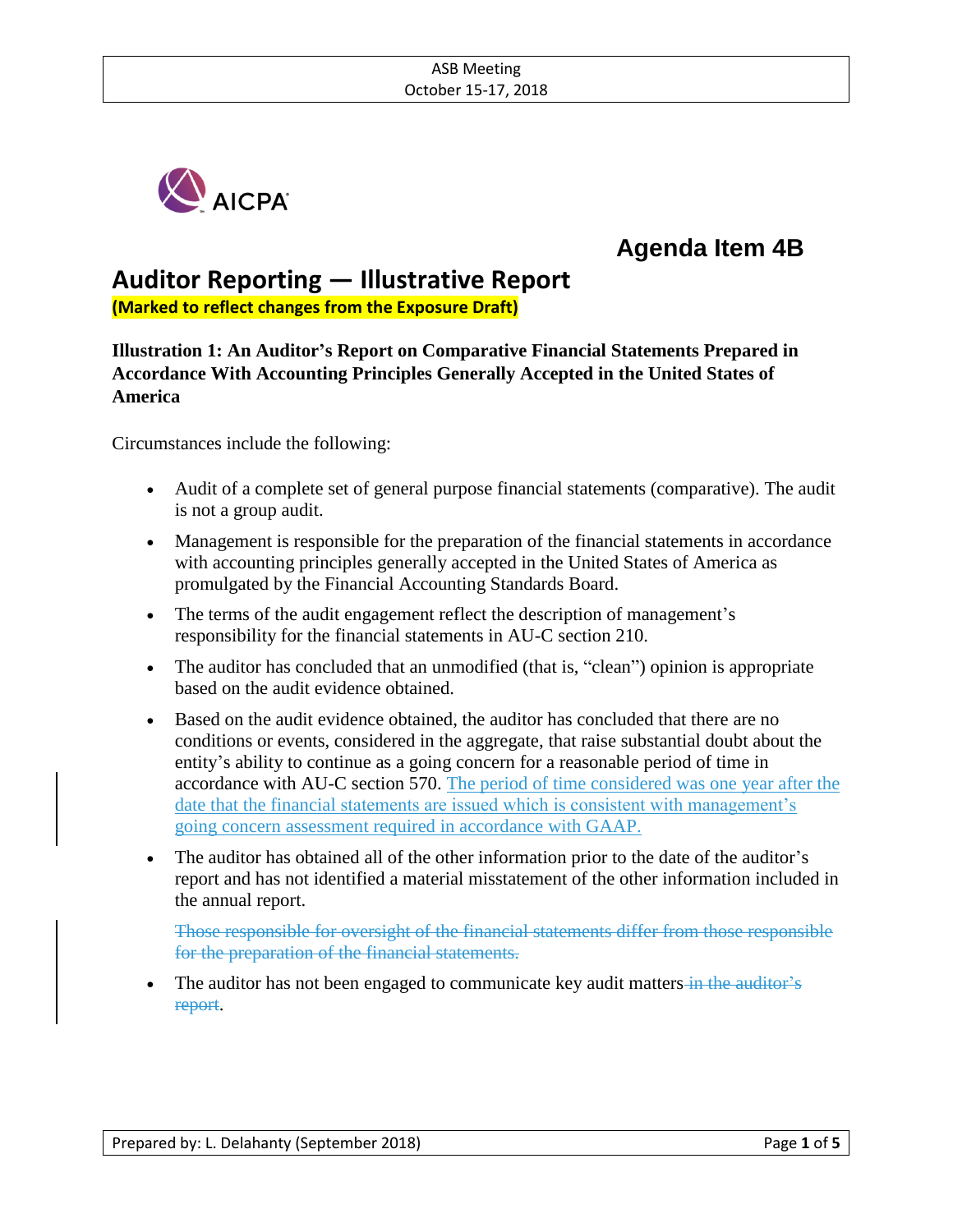

# **Report on the Audit of the Financial Statements<sup>1</sup>**

# *Opinion*

We have audited the financial statements of ABC Company, which comprise the balance sheets as of December 31, 20X1 and 20X0, and the related statements of income, changes in stockholders' equity, and cash flows for the years then ended, and the related notes to the financial statements.

In our opinion, the accompanying financial statements present fairly, in all material respects, the financial position of ABC Company as of December 31, 20X1 and 20X0, and the results of its operations and its cash flows for the years then ended in accordance with accounting principles generally accepted in the United States of America.

# *Basis for Opinion*

We conducted our audits in accordance with auditing standards generally accepted in the United States of America (GAAS). Our responsibilities under those standards are further described in the Auditor's Responsibilities for the Audit of the Financial Statements section of our report. We are independent of ABC Company, and have fulfilled our other ethical responsibilities, in accordance with the relevant ethical requirements relating to our audit. We believe that the audit evidence we have obtained is sufficient and appropriate to provide a basis for our audit opinion.

Moved OI to follow Auditor Responsibilities

*Other Information [or another title if appropriate, such as "Information Other Than the Financial Statements and Auditor's Report Thereon"]*

*[Reporting in accordance with the reporting requirements in proposed SAS* The Auditor's Responsibilities Relating to Other Information Included in Annual Reports—*see illustration 1 in the appendix of that proposed SAS*.*]*

*Responsibilities of Management and Those Charged With Governance for the Financial Statements*

 $\overline{\phantom{a}}$ 

<sup>&</sup>lt;sup>1</sup> The subtitle "Report on the Audit of the Financial Statements" is unnecessary in circumstances in which the second subtitle, "Report on Other Legal and Regulatory Requirements," is not applicable.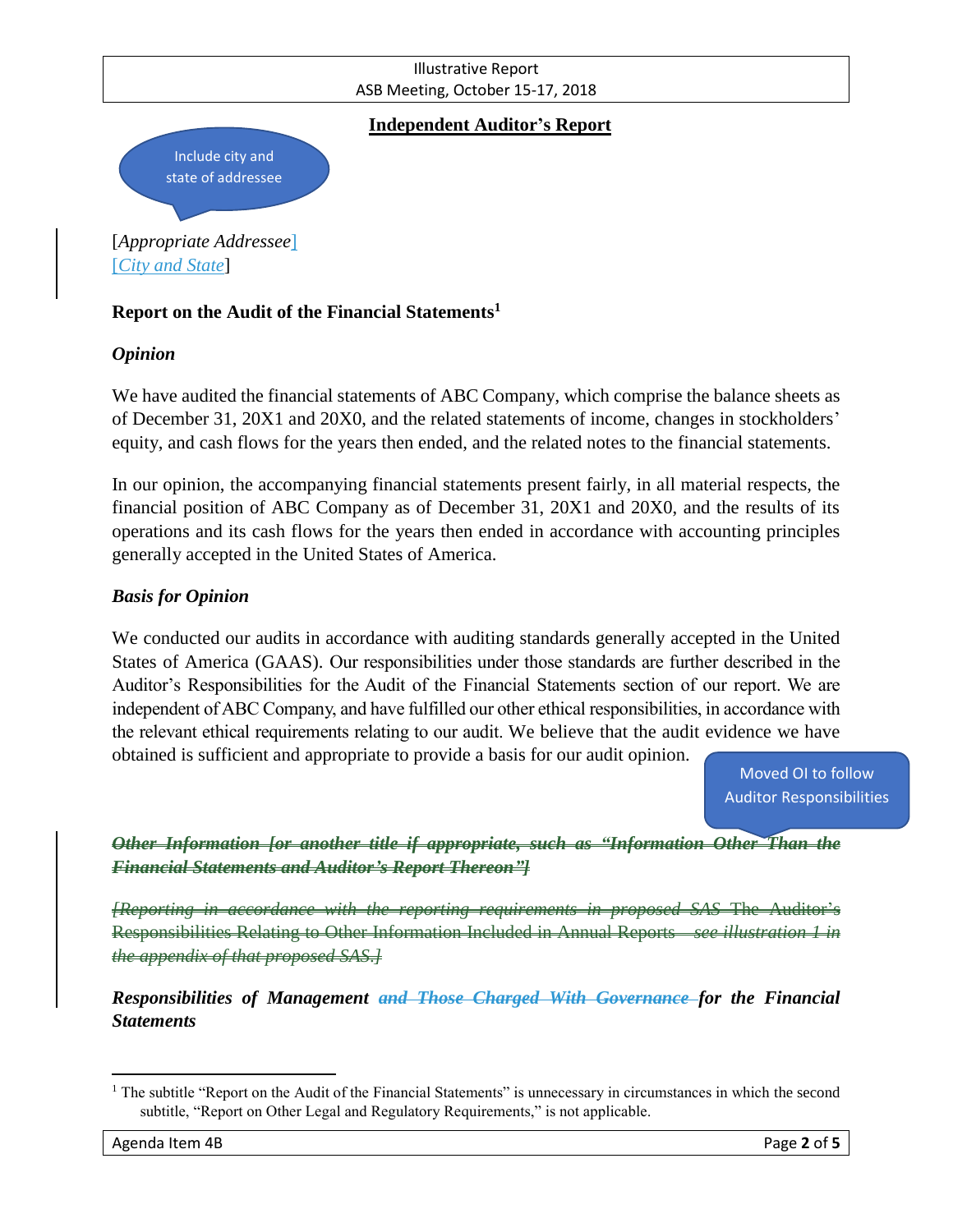#### Illustrative Report ASB Meeting, October 15-17, 2018

Management is responsible for the preparation and fair presentation of the financial statements in accordance with accounting principles generally accepted in the United States of America, and for the ; this includes the design, implementation, and maintenance of internal control relevant to the preparation and fair presentation of financial statements that are free from material misstatement, whether due to fraud or error.

Included conditional wording when framework requires a going concern assessment by management (see Issue 3 in Agenda Item 4)

In preparing the financial statements, management is required to evaluate whether there are conditions or events, considered in the aggregate, that raise substantial doubt about is responsible for assessing ABC Company's ability to continue as a going concern within one year after the date that the financial statements are issued in accordance with accounting principles generally accepted in the United States of America<sub>s</sub>, and using the going concern basis of accounting unless management either intends to liquidate ABC Company or to cease operations, or has no realistic alternative but to do so.

Removed requirement in paragraph 32 re: oversight by TCWG

Those charged with governance are responsible for overseeing ABC Company's financial reporting process.

# *Auditor's Responsibilities for the Audit of the Financial Statements*

Our objectives are to obtain reasonable assurance about whether the financial statements as a whole are free from material misstatement, whether due to fraud or error, and to issue an auditor's report that includes our opinion. Reasonable assurance is a high level of assurance but is not absolute assurance and therefore is not a guarantee that an audit conducted in accordance with generally accepted auditing standards will always detect a material misstatement when it exists. The risk of not detecting a material misstatement resulting from fraud is higher than for one resulting from error, as fraud may involve collusion, forgery, intentional omissions, misrepresentations, or the override of internal control. Misstatements can arise from fraud or error and are considered material if, individually or in the aggregate, they could reasonably be expected to influence the economic decisions of users made on the basis of these financial statements.

In performing As part of an audit in accordance with GAAS, we

• Use exercise professional judgment and exercise maintain professional skepticism throughout the audit. We also:

Include "examining, on a test basis" because of importance to an audit and for consistency with PCAOB form of report

• Identify and assess the risks of material misstatement of the financial statements, whether due to fraud or error, and design and perform audit procedures responsive to those risks. Such procedures include examining, on a test basis, and obtain audit Moved up from below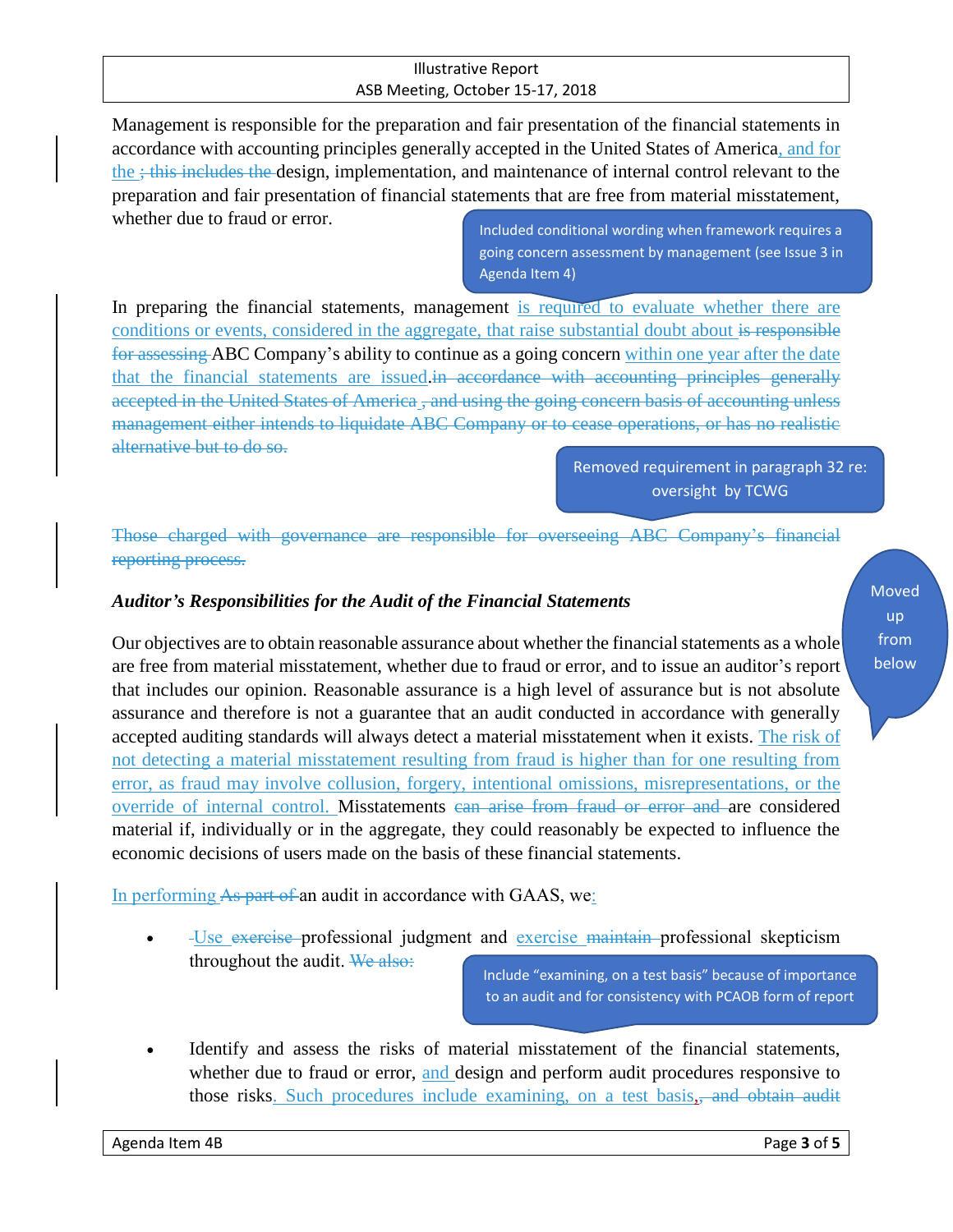#### Illustrative Report ASB Meeting, October 15-17, 2018

evidence regarding the amounts and disclosures in the financial statements. that is sufficient and appropriate to provide a basis for our opinion. The risk of not detecting a material misstatement resulting from fraud is higher than for one resulting from error, as fraud may involve collusion, forgery, intentional omissions, misrepresentations, or the override of internal control.

- Obtain an understanding of internal control relevant to the audit in order to design audit procedures that are appropriate in the circumstances, but not for the purpose of expressing an opinion on the effectiveness of ABC Company's internal control. Accordingly, no such opinion is expressed.<sup>2</sup>
- Evaluate the appropriateness of accounting policies used and the reasonableness of significant accounting estimates made by management, as well as evaluated evaluating the overall presentation of the consolidated financial statements.

Aligned wording with AU-C 570 (see issue 3 in agenda item 4)

Conclude whether, in our judgment, there are conditions or events, considered in the aggregate, that raise substantial doubt about on ABC Company's ability to continue as a going concern within one year after the date that the financial statements are issuedand conclude on the appropriateness of management's use of the going concern basis of accounting.

See issue 5 in agenda item 4

We are required to communicate with those charged with governance regarding, among other matters, the planned scope and timing of the audit, and significant audit findings, and internal control related matters including any significant deficiencies and material weaknesses in internal control that we identified during our audit.

*Other Information [or another title if appropriate, such as "Information Other Than the Financial Statements and Auditor's Report Thereon"]*

*[Reporting in accordance with the reporting requirements in proposed SAS* The Auditor's Responsibilities Relating to Other Information Included in Annual Reports—*see illustration 1 in the appendix of that proposed SAS*.*]*

 $\overline{\phantom{a}}$ 

 $2 \text{ In circumstances in which the auditory also has a responsibility to express an opinion on the effectiveness of internal$ control in conjunction with the audit of the financial statements, omit the following: "but not for the purpose of expressing an opinion on the effectiveness of ABC Company's internal control. Accordingly, no such opinion is expressed."